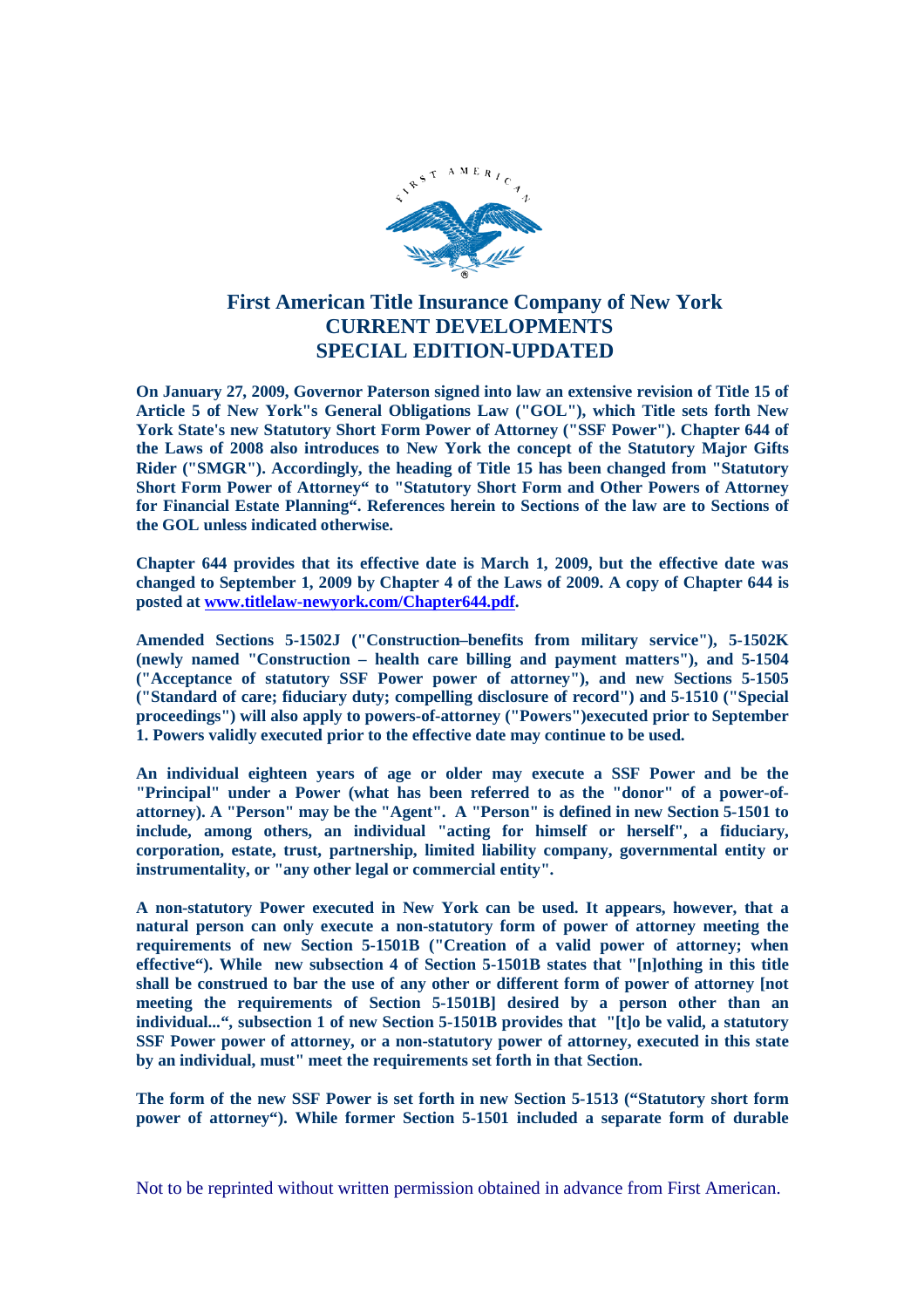**power, new Section 5-1501A ("Power of attorney not affected by incapacity") provides that a SSF Power is durable unless it expressly states that the Principal's incapacity terminates the Power, and, unless the Power so states, "[t]he subsequent incapacity of a Principal shall not revoke or terminate the authority of an agent..."**

**A SSF Power, and a non-statutory Power, executed in New York, by an individual, is required to be typed, in no less than 12-point type (or legibly printed with letters the equivalent of such type), dated and signed by a Principal with capacity and by the agent(s) appointed in the Power (the attorney(s)-in-fact). A SSF Power and a non-statutory Power must contain the text of the sections in the SSF Power captioned "Caution to the Principal" and "Important information for the Agent". (Section 5-1501B)**

**A Power executed in another state or in a jurisdiction outside of New York which complies with the law of that state or the law of New York is valid in New York, regardless of whether the Principal is a domiciliary of New York. (Section 5-1512. "Powers of attorney executed in other jurisdictions").**

**Although the Principal and the agent need not execute the Power at the same time, the Power is not effective until the agent's signature is acknowledged. If more than one agent is appointed, the Power is effective when the signatures of all of the agents are acknowledged. The signatures of the Principal and of the agent(s) must be acknowledged "in the manner prescribed for the acknowledgment of a conveyance of real property". (Section 5-1501B.1 and .4)**

**Section 5-1501.13 provides that a signature can be made by even a mark, a stamp or by an electronic signature. However, referencing Section 307 ("Exceptions") of the State's Electronic Signatures and Records Act, which excludes from the scope of that Act "any conveyance or other instrument recordable under article nine of the real property law", Section 5-1501.13 states that a power of attorney "that is recordable under the real property law shall not be executed with an electronic signature".**

**Section 5-1506 ("Powers of attorney effective at a future time or upon the occurence of a contingency") has been repealed. (New Section 5-1506 is captioned "Compensation"). Instead, under new Section 5-1501B.3(b) a Power may provide that it takes effect on a certain date or on the occurence of a specified contingency. The power may also require that a person or persons named or otherwise identified declare in writing that the contingency has occurred, and such a declaration is effective "without regard to whether the contingency has [actually] occurred".**

**Under new Section 5-1508 ("Co-agents and successor agents"), mulitple agents act jointly unless the Power states otherwise. However, if prompt action is required to accomplish a purpose of a Power and to avoid irreparable injury to the Principal's interest when the coagent is unavailable because of absence, illness, or other temporary incapacity, the other agent may act alone. In addition, the Principal may appoint one or more successor agents to serve "if every initial or predecessor agent resigns, dies, becomes incapacitated, is not qualified to serve or declines to serve".**

**An agent may resign on written notice to the Principal and also to any co-agent or successor agent, a "Monitor" if one was named, or to the Principal's guardian, if one was appointed. If the Principal is incapacitated and there is no other such person to whom notice may be given, notice of resignation may be given to a government agency with the authority to**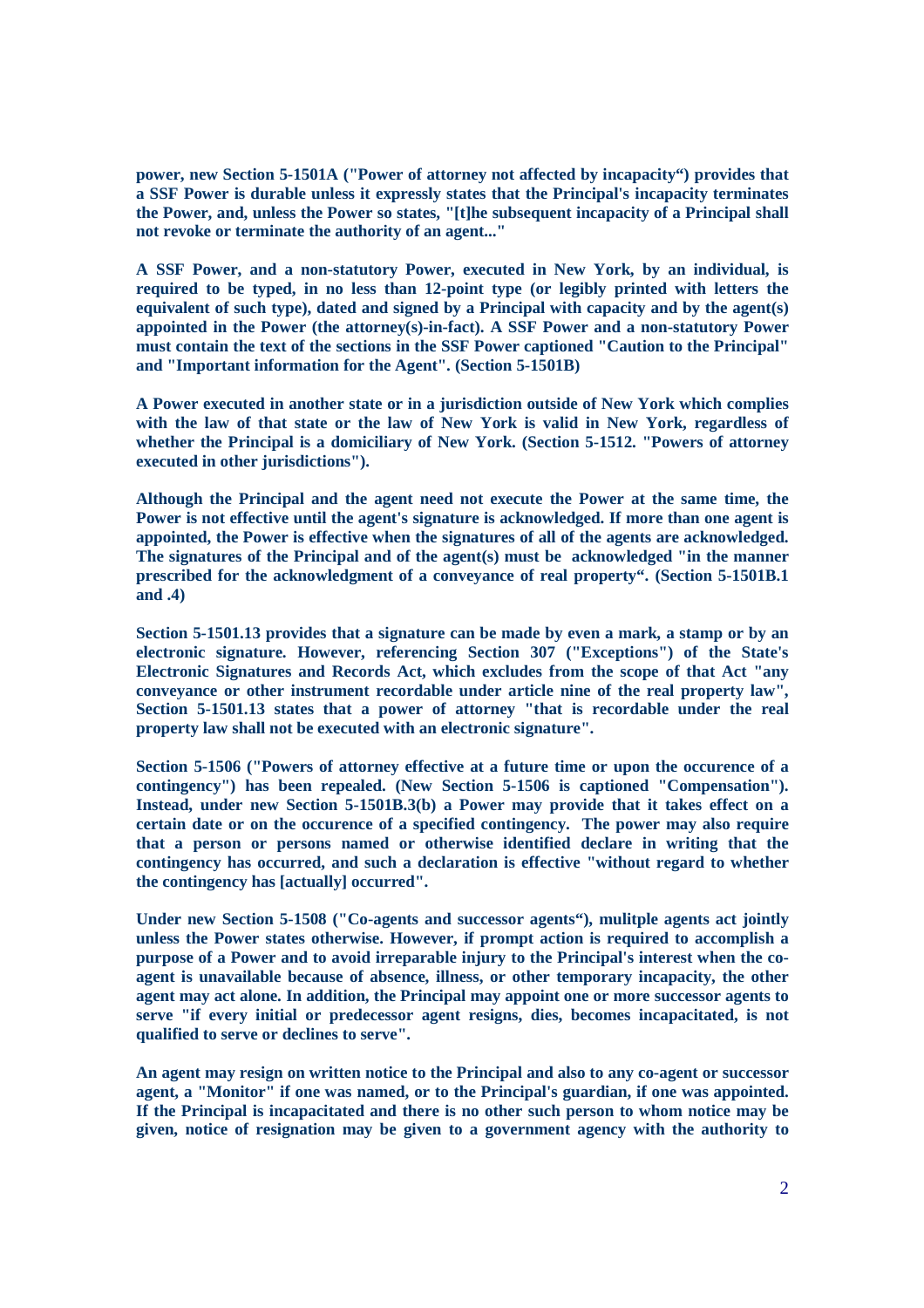**protect the Principal, or the agent may petition a court to approve his or her resignation. (New Section 5-1505). The Power can set forth other ways for an agent to resign.**

**A "Monitor" is a person appointed to receive from the agent a record of all receipts, disbursements and transactions entered into by the agent under the Power. (Section 5- 1501.6)**

**An agent's authority may be terminated by the the Principal affirmatively revoking the authority of the agent and by the death or incapacity of an agent. If the agent is the spouse of the Principal, then on their divorce, or on the annulment or the issuance of a declaration of the nullity of their marriage, the agent's authority ceases. However, the termination of an agent's authority is not effective as to third parties who act in good faith without actual notice. Even when a notice of the revocation of a agent's authority is recorded, which is required when the Power is recorded, the third party must have actual notice. "A financial institution is deemed to have actual notice after it has had a reasonable opportunity to act on a written notice of the revocation or termination following receipt at its office where an account [of the Principal] is located". (Section 5-1511).**

**An agent is not entitled to be compensated unless specifically provided for in the Power, except that an agent may be reimbursed for reasonable expenses actually incurred. (Section 5-1506. "Compensation").**

**Under new Section 5-1505, an agent is a fiduciary and may be subject to liability for his or her conduct or omissions. For example, absent being specifically authorized in the Power, an agent may not transfer the Principal's property to himself or herself. The agent must also keep a record of all receipts, disbursements and transactions entered into and make them available within fifteen days on request of a "Monitor", a co-agent or a successor agent, a government entity, a court evaluator appointed under the Mental Hygiene Law Section 81.09 ("Proceedings for Appointment of a Guardian for Personal Needs or Property Management. Appointment of court evaluator"), a guardian ad litem appointed under Surrogate's Court Procedures Act Section 1754 ("Guardians of Mentally Retarded and Developmentally Disabled Persons. Hearing and Trial"), a guardian or conservator of the estate of the principal, or the personal representative of the estate of a deceased principal.**

**A Special Proceeding can be commenced by any of the parties noted in the immediately preceeding paragraph to compel the agent to provide the records. (Section 5-1510."Special proceeding"). A Special Proceeding can also be commenced by the agent, the Principal's spouse, child or parent, the Principal's successor in interest, and by any third party "who may be required to accept" a Power, to determine, among other things, whether the Power is valid, to remove the agent or to approve the resignation of an agent, to construe any provision of the Power, or to compel its acceptance.**

**The statutory form of the new SSF Power in Section 5-1513 includes the following:**

**1. A section captioned "Caution To The Principal"**

**2. The designation of an agent or agents and a statement that they act jointly, with an option to direct that they are to act separately**

**3. A statement that the power is not affected by the Principal's subsequent incapacity, unless otherwise indicated in the section of the Power captioned "Modifications"**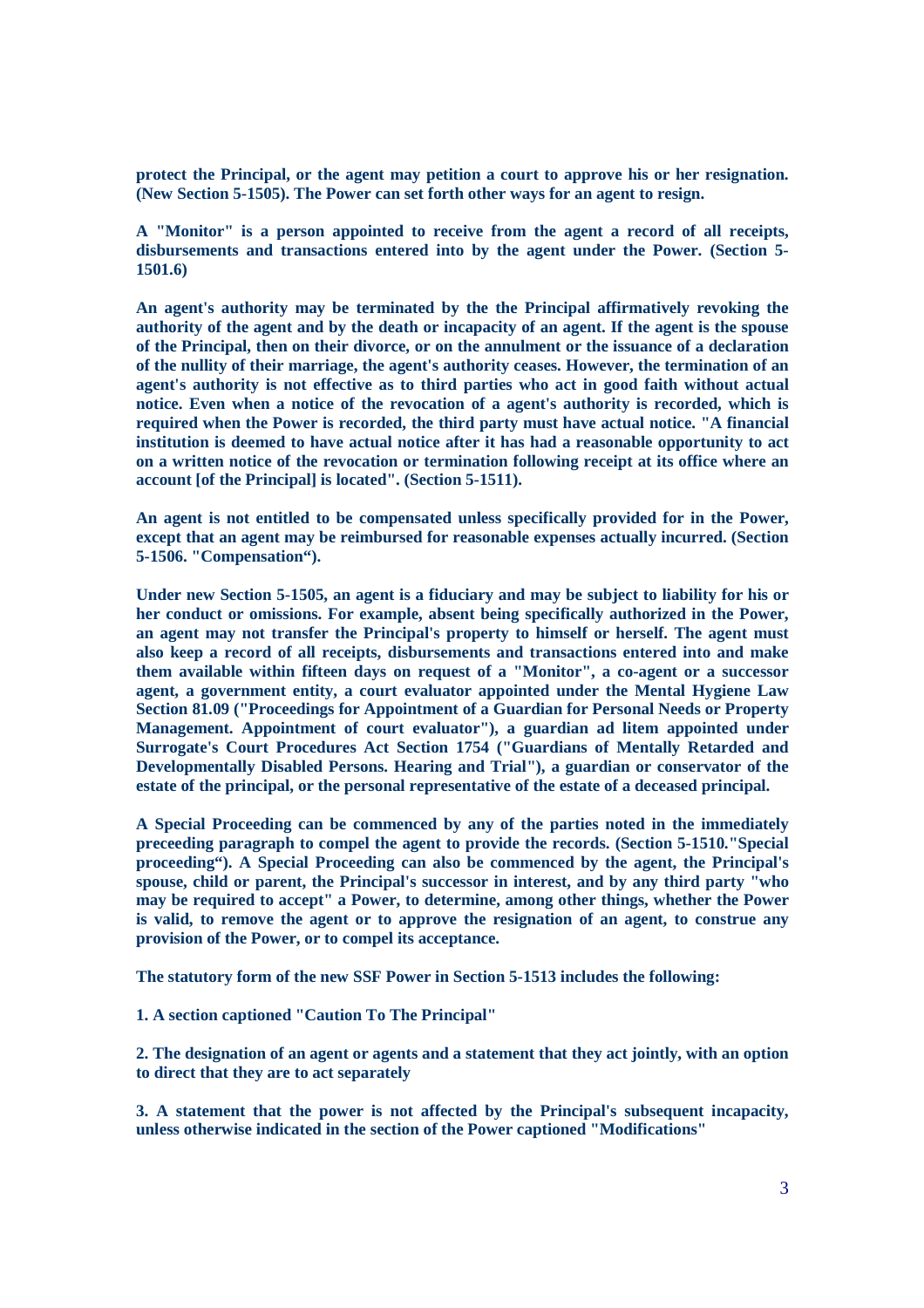**4. A statement that all prior powers of attorney executed by the Principal are revoked, unless stated otherwise in the section of the Power captioned "Modifications", in which case it must be indicated whether the agents under all of the Powers are to act jointly or separately**

**5. A list of "subjects" corresponding to the categories of powers set forth in Sections 5- 1502A- 5-1502N, similar to the list in the now effective form of SSF Power. Authority is granted as to a particular subject by the Principal's initialling the corresponding bracket or by listing the letters for the subjects selected on line "P" ("Each of the matters identified by the following letters \_\_\_\_\_") and by initialling line "P", as has been done under the prior statutory form of Power, "P" having been letter "Q" in the prior form.**

**Deleted from the new SSF Power is the subject "making gifts to my spouse, children and more remote descendants, and parents, not to exceed in the aggregate \$10,000 to each of such persons in any year". However, new subdivision 14 of amended Section 5-1502I ("Construction–personal and family maintenance") authorizes the agent "[t[o continue to make gifts that the principal customarily made to individuals and charitable organizations prior to the creation of the agency" to \$500 in the aggregate to any one recipient in a single calendar year, and gifts can also be made as authorized under a duly executed SMGR.**

**In addition to Section 1502-I, other Sections, corresponding to the subjects listed on the Power, have been amended. The subjects "personal relationships and affairs", "benefits from military service", and "records, reports and statements" in the former statutory form are now captioned, respectively, "personal and family maintenance", "benefits from governmental programs or civil or military service" and "health care billing and payment matters; records, reports and statements". The corresponding Sections are 5-1502I, 5-1502-J and 5-1502-K. Substantive changes have also been made to certain Sections. In particular, Section 5-1502-A ("Construction–real estate transactions") has been amended to remove the authority of an agent to "revoke, create or modify a trust".**

**6. An optional "Modifications" section. Section 5-1503, as amended by Chapter 644 and now captioned "Modifications of the statutory short form power of attorney and of the statutory major gifts rider", governs this section of the Power.**

**7. A section providing that if the agent is to make major gifts and other transfers of the Principal's property the Principal must initial a statement in the Power to that effect and annex a SMGR. It cautions that a SMGR "should be prepared by a lawyer".**

**8. The optional designation of a "Monitor"**

**9. An optional section on "Compensation of Agents"**

**10. "Acceptance By Third Parties", under which the Principal agrees to indemnify third parties relying on the Power and confirms that a termination of the Power is not effective as to a third party until that party has actual notice or knowledge that the Power has been terminated**

**11. "Termination", stating that the power continues until it is revoked or terminated by the death of the Principal or othewise by an event listed in Section 5-1511**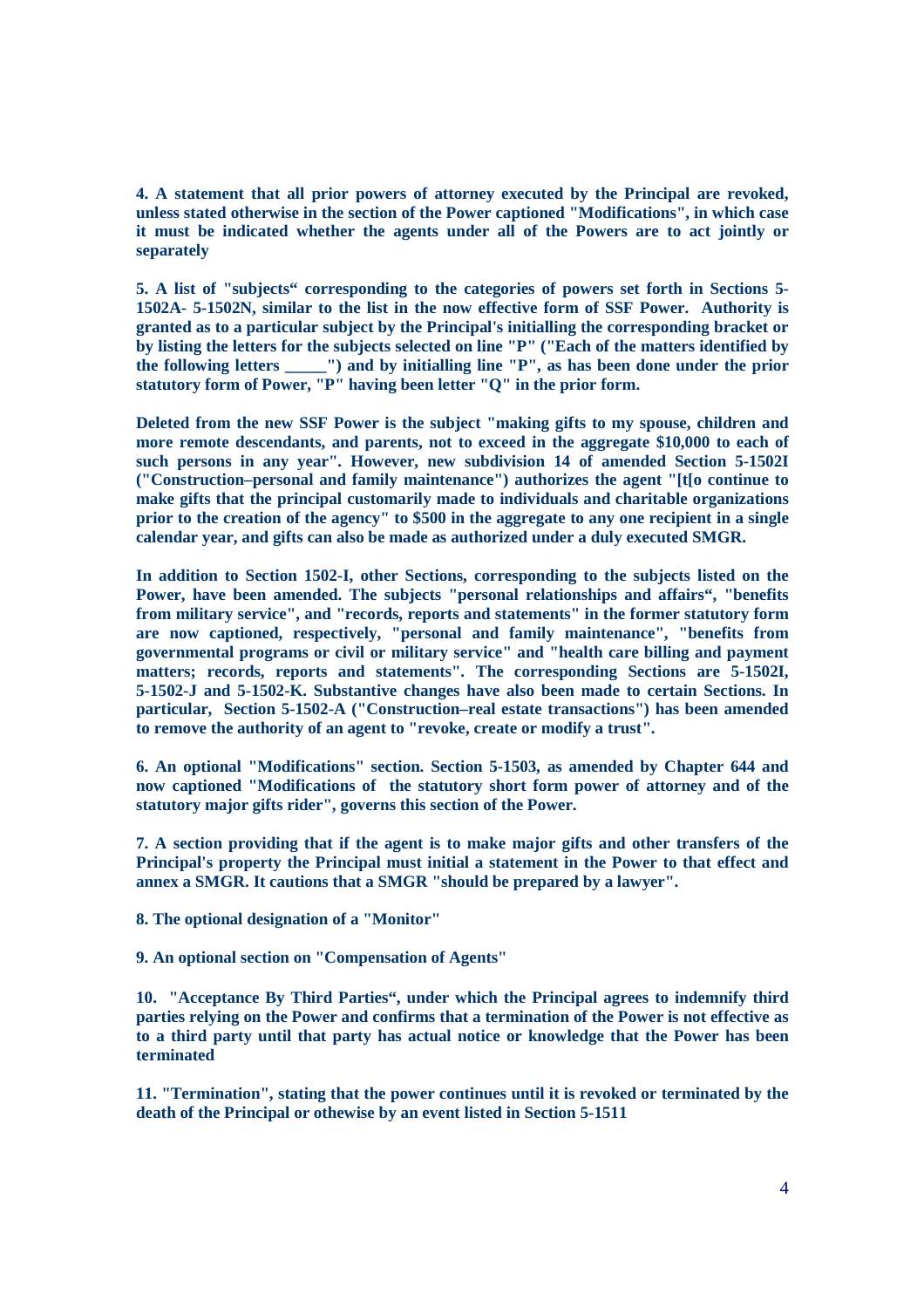**Under Section 5-1511 ("Termination or revocation of a power of attorney; notice"), a Power terminates when the principal dies, the principal becomes incapacitated (if the power is not durable), the authority of the agent terminates without there being a co-agent or a successor agent appointed or willing or able to serve, when the purpose of the power is accomplished, or if a court appoints a guardian for the Principal and revokes the Power under Mental Hygiene Law Secton 1.29 ("Effect of the appointment on the incapacitated person") or as provided in Section 5-1511.**

**12. The acknowledged signature of the Principal**

- **13. "Important Information For The Agent"**
- **14. The acknowledged signature(s) of the agent(s)**

**The agent executes an instrument pursuant to a Power by signing either his or her name as agent for the Principal, the name of the principal by the agent as agent, or by "any similar written disclosure of the principal and agency relationship". Section 5-1507 ("Signature of agent")**

**No third party located in New York State "shall refuse without reasonable cause" to honor a properly executed SSF Power, a SSF Power supplmented by a SMGR, or a SSF Power "executed in accordance with the laws in effect at the time of its execution". (Section 5-1504. "Acceptance of statutory short form power of attorney"). "Reasonable cause" to refuse to accept a Power exists when, for example, an agent refuses to provide the original power of attorney, the third party has actual knowledge of or a reasonable basis for believing that (i) the principal has died, (ii) is incapacitated (when the power is non-durable), (iii) was incapacitated when the power was executed, or (iv) the power was procured by fraud, duress or undue influence, when the agent has actual notice of the termination or revocation of the Power, or "the refusal of a title insurance company to underwrite title insurance for a transfer of real property made pursaunt to a major gifts rider or a non-statutory power of attorney that does not contain express instructions or purposes of the principal".**

**Grounds for refusing to honor a Power do not incude the lapse of time since execution of the Power or that there has been a lapse of time between the dates on which the signatures of the Principal and any agent were acknowledged. Except as provided in Section 5-1504, it is "unlawful for a third party to unreasonably refuse to honor a properly executed statutory short form power of atrorney, including a statutory short form power of attorney which is supplemented by a statutory major gifts rider, or a statutory short form power of attorney executed in accordance with the laws in effect at the time of its execution". However, a third party is not required to accept a Power other than a SSF Power.**

**A third party to whom a Power is presented may require the agent to execute an acknowledged affidavit which states that the Power is in full force and effect. More particularly, the affidavit may also state that the agent has no actual notice or notice of any facts indicating that the Power was terminated or revoked or otherwise modified in a way that would impact the immediate transaction. If the agent is a successor agent, the affidavit may also state that the prior agent is no longer able or willing to serve.**

**According to Section 5-1504.5, "[s]uch an affidavit is conclusive proof to the third party relying on the power of attorney that the power is valid and effective, and has not been**